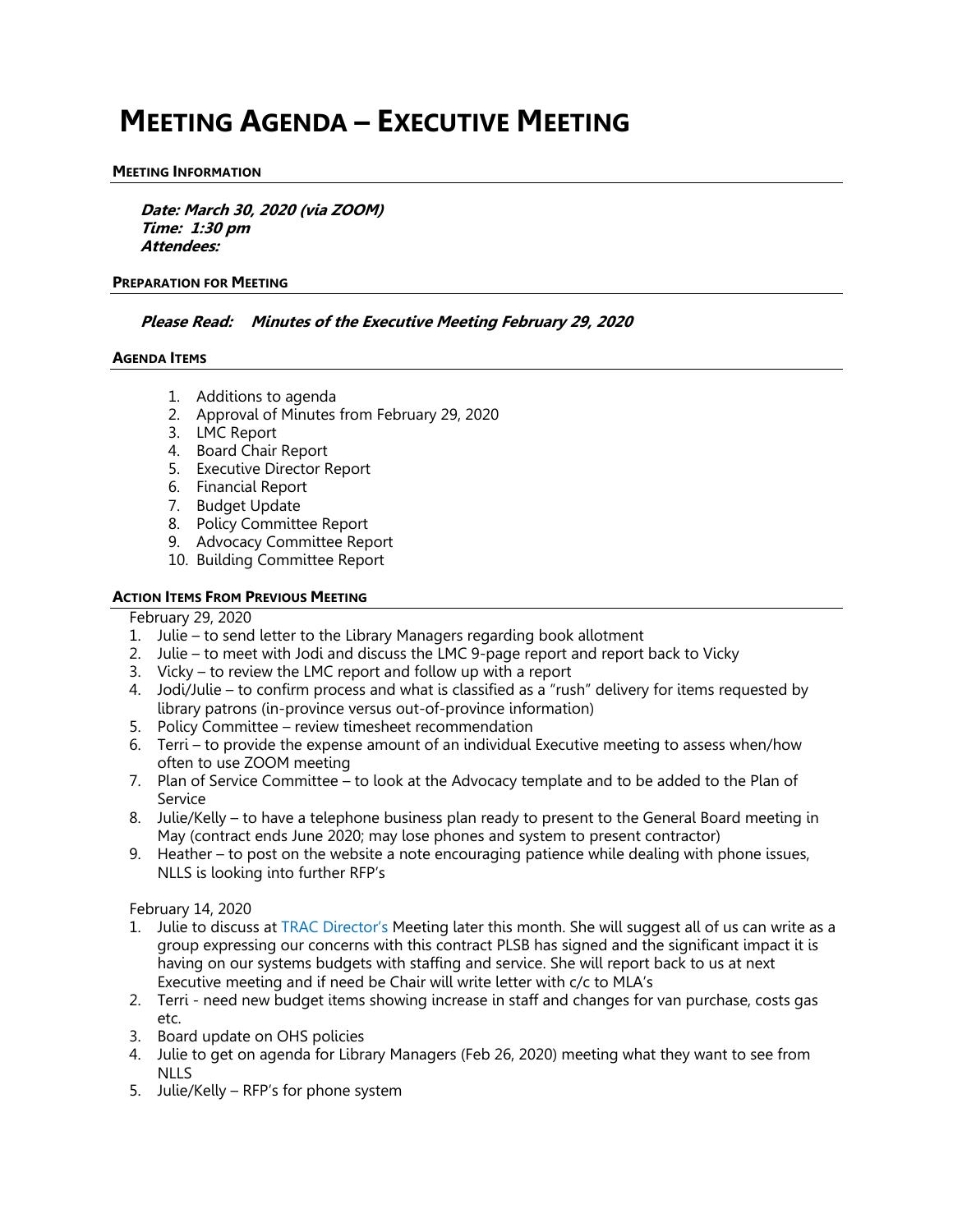November 23, 2019

- 1. Julie to put something in the hiring practices and policy
- 2. For Plan of Service mission or vision needs to include all inclusive
- 3. For administration to include all inclusive statement in hiring, policies and job description
- 4. Vicky recommends that the Executive complete the 4 Types of Unconscious Bias in the Workplace http://au.hudson.com/latest-thinking/infographics/4-types-of-unconscious-bias-in-the-workplace
- 5. Administration to call for RFP's for rewiring Bib. Services

# **NEW ACTION ITEMS**

- 1.
- 2.

3.

Next Executive Meeting scheduled TBA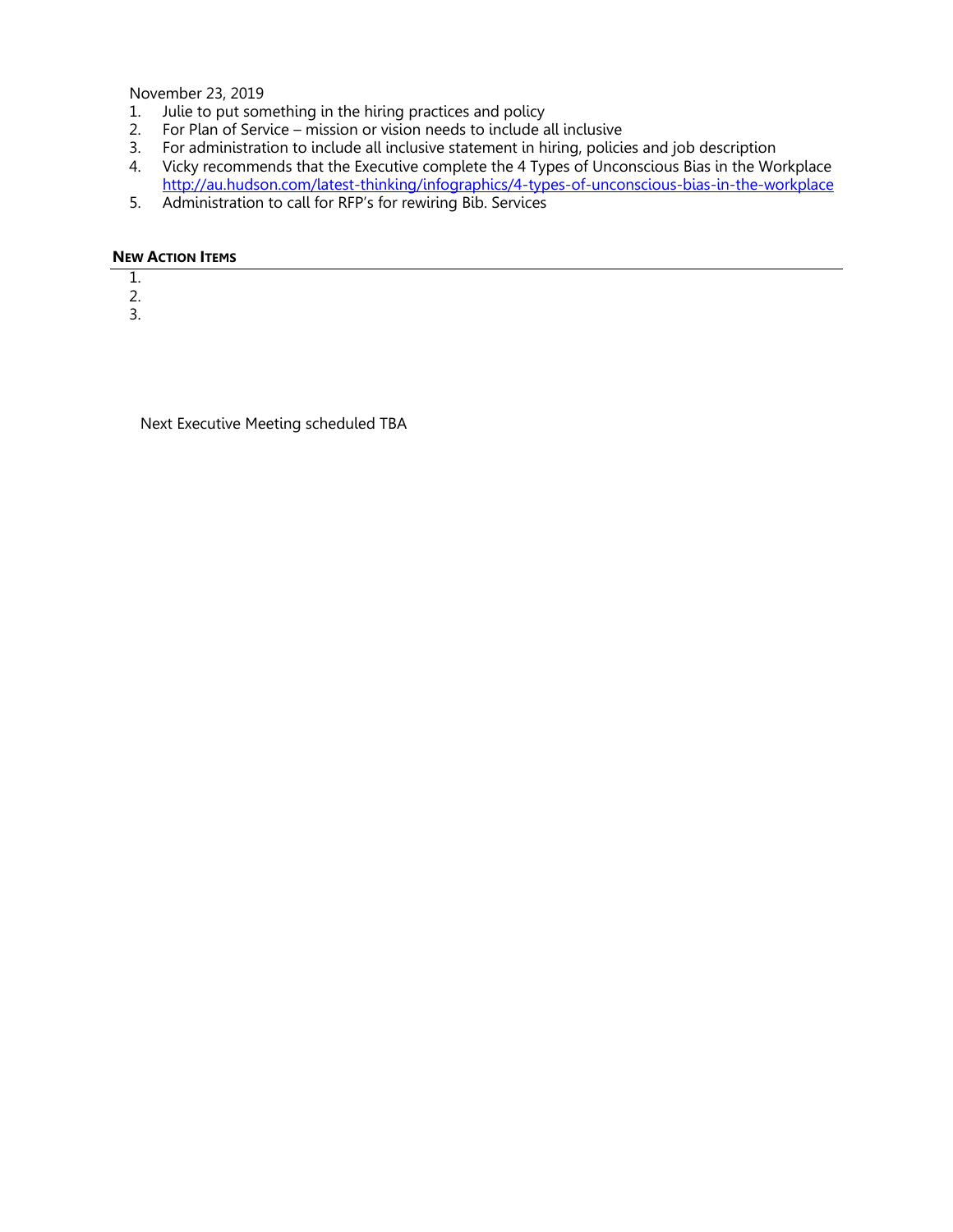# **MEETING MINUTES – EXECUTIVE MEETING**

# **MEETING INFORMATION**

**Date: March 14, 2020 Time:** *12:30 p.m.* **Attendees: (via Zoom) Vicky Lefebvre, Warren Griffin, Craig Lukinuk, Elaine Sorochan, Laurent Amyotte, Jill McLuckie, Larry Tiedemann, Julie Walker, Kelly McGrath, Cyndy Heslin (joined at 12:44pm) Regrets: Karen Shaw***, Justin Thompson*

Meeting called to order at 12:31 p.m.

# **AGENDA ITEMS**

- 1. Additions to agenda
	- **-** COVID-19
	- 1. Kelly NLLS Update
	- 2. Kelly NLLS Asks
	- 3. Warren Policies
	- 4. Jodi Libraries
	- 5. Vicky Schools information
	- 6. Action Items moving forward

# **Motion to adopt agenda as presented – Jill McLuckie – carried**

- 1. Kelly NLLS Update
	- A few members of staff have diabetes/health concerns in regards to COVID.
	- Have provided drivers with wipes and are asking drivers to wash hands at each library after drop off.
	- Hand sanitizers are at the office; in addition, surfaces are getting wiped down as recommended by AHS.
	- Concerned staff want to work at home if possible.
	- Staggered work hours? Cannot change too much. Not offered as of yet. Drivers need to stay on current hours due to library hours of operation.
- 2. Kelly NLLS Asks
	- One employee currently out of the country. Can work from home for 14 days upon return. This is strongly recommended by AHS as all confirmed cases of COVID-19 today, involved with travel. Employee to be provided with computer with VPN.
	- Can employees who can work from home be allowed to do so? Discussed new provincial employment rules regarding COVID. Kelly to try to accommodate requests for avoid staff having to deal with any unnecessary stress.
- 3. Warren Policies
	- Not much in NLLS policy regarding infectious illness. Need to defer to OH&S rules and other Provincial guidelines. New Provincial rules do not require a doctor's note and allows for 14 days paid leave for dealing with COVID. Province recommends that business continuity plans be developed for dealing with COVID absences.
	- Current NLLS policy on short term disability/sick leave requires a doctor's note to be eligible for to up 15 weeks paid leave.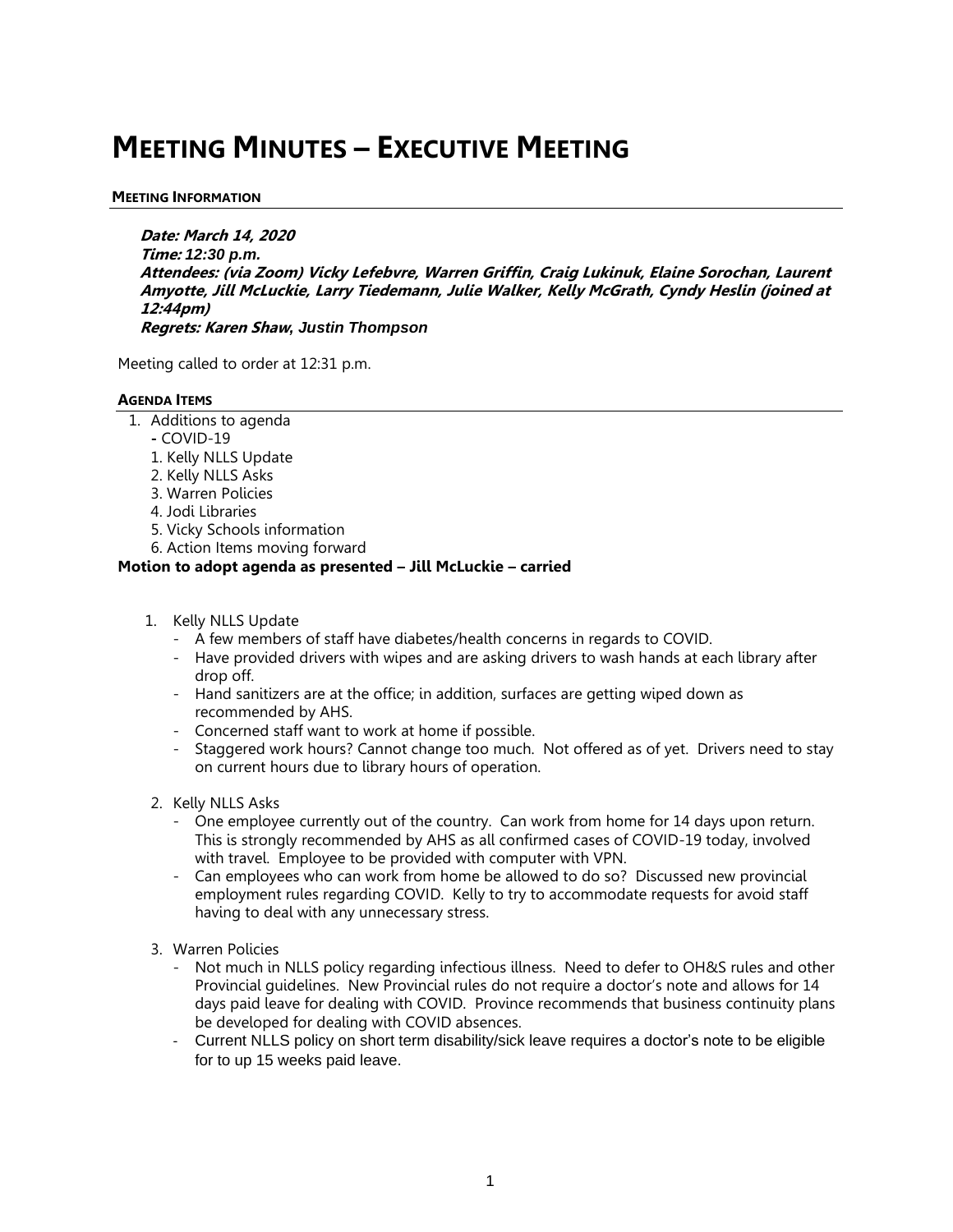- 4. Jodi Libraries
	- Garrison has closed all recreational activities/programs
	- Some libraries are reducing hours/programming
	- 1 library is closing for 30 days.
	- Cold Lake providing hand sanitizer stations, stopping delivery to seniors, no toys for children to play.
	- No news from Vegreville (they have a confirmed case of COVID-19).
	- Morinville increasing length of book rental to 40 days.
	- Libraries are taking extra precautions.
	- Jodi says information will be shared among libraries.
- 5. Vicky School Information
	- Schools are to remain open for now.
	- A number mentioned was that up to 74% of students do not have a parent at home.
	- Schools are to use zero tolerance policy with students who are sick, they must be sent home.
	- Schools can take measures to reduce numbers in groups to reduce contact. E.g. cancel assemblies, field trips.
	- Chief Medical Officer feels that Alberta has undertaken aggressive measure compared to other provinces, therefore schools can remain open for now.
- 6. Action Items moving forward
	- Kelly has Executive direction to proceed with management measures as earlier discussed.
	- Cyndy will forward AHS update emails as she gets them.
	- Need to re-evaluate after 14 days whether to continue to stay/work at home.

Meeting adjourned at 1:07 p.m.

Next meeting Monday, March 30, 2020 at 1:30 p.m. via ZOOM.

Approved By:<br>
Date: <u>March 30, 2020</u>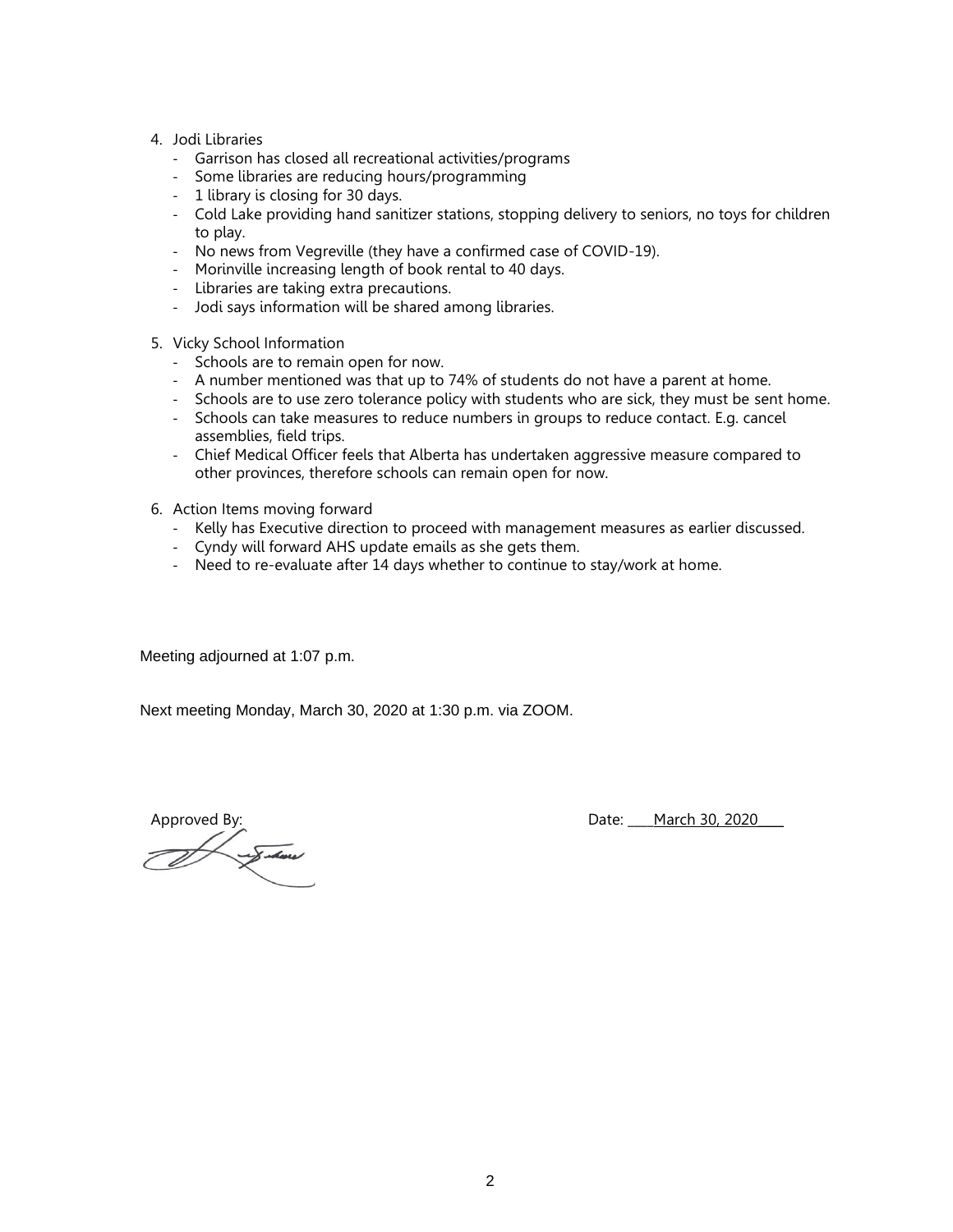# **MEETING MINUTES – EXECUTIVE MEETING**

# **MEETING INFORMATION**

**Date: March 30, 2020 Time: 1:30 pm Attendees: (via Zoom) Vicky Lefebvre, Warren Griffin, Craig Lukinuk, Cyndy Heslin, Elaine Sorochan, Laurent Amyotte, Jill McLuckie, Justin Thompson, Larry Tiedemann, Karen Shaw, Jodi Dahlgren, Julie Walker, Terri Hampson**

Meeting called to order at 1:30 p.m.

# **AGENDA ITEMS**

1. Additions to agenda **Motion to approve agenda – Cyndy Heslin – carried** 

2. Approval of Minutes from March 14, 2020

# **Motion to approve minutes from March 14, 2020 – Jill McLuckie – carried**

- 3. Executive Director Report
	- 1. Staffing NLLS #'s (working from home, office, sick,)
		- a. Working from home, Telus Hub can be used. Amy to try Terri's if she needs.
		- b. Timelines for the work project provided, there is less interruptions so work could be more focused.
	- 2. Plans for helping libraries
		- a. Libraries are struggling especially servicing the seniors (on-line challenges)
		- b. Weeding should be happening in all libraries including NLLS
		- c. Boards are owned by the individual libraries and those boards would need to decide how weeded books are dealt with.
	- 3. What libraries are asking for/needing now
		- a. They are still ordering
		- b. Inventory and weeding
		- c. Helpdesk tickets are still being generated
		- d. Summer Reading Program is still going ahead
		- e. Videos are to be created and support libraries with virtual programming
	- 4. Plan of Service
		- a. Start the process now, send out the notice to member boards and libraries
		- b. Try to get feedback from as many municipalities as possible, this time at home may be an opportunity to engage more.
		- c. Julie to ask PLSB if they will be extending the POS deadline.
	- 5. OHS policies
		- a. Use ones that are already created from other sources
		- b. Send out so board can read them ahead of time
	- 6. Work plans for staffing during Covid-19
		- a. Addressed above
	- 7. What are other systems are doing?
		- a. Julie to do an update
		- b. Communicating with PLSB every two weeks
			- i. Just watch if they change their message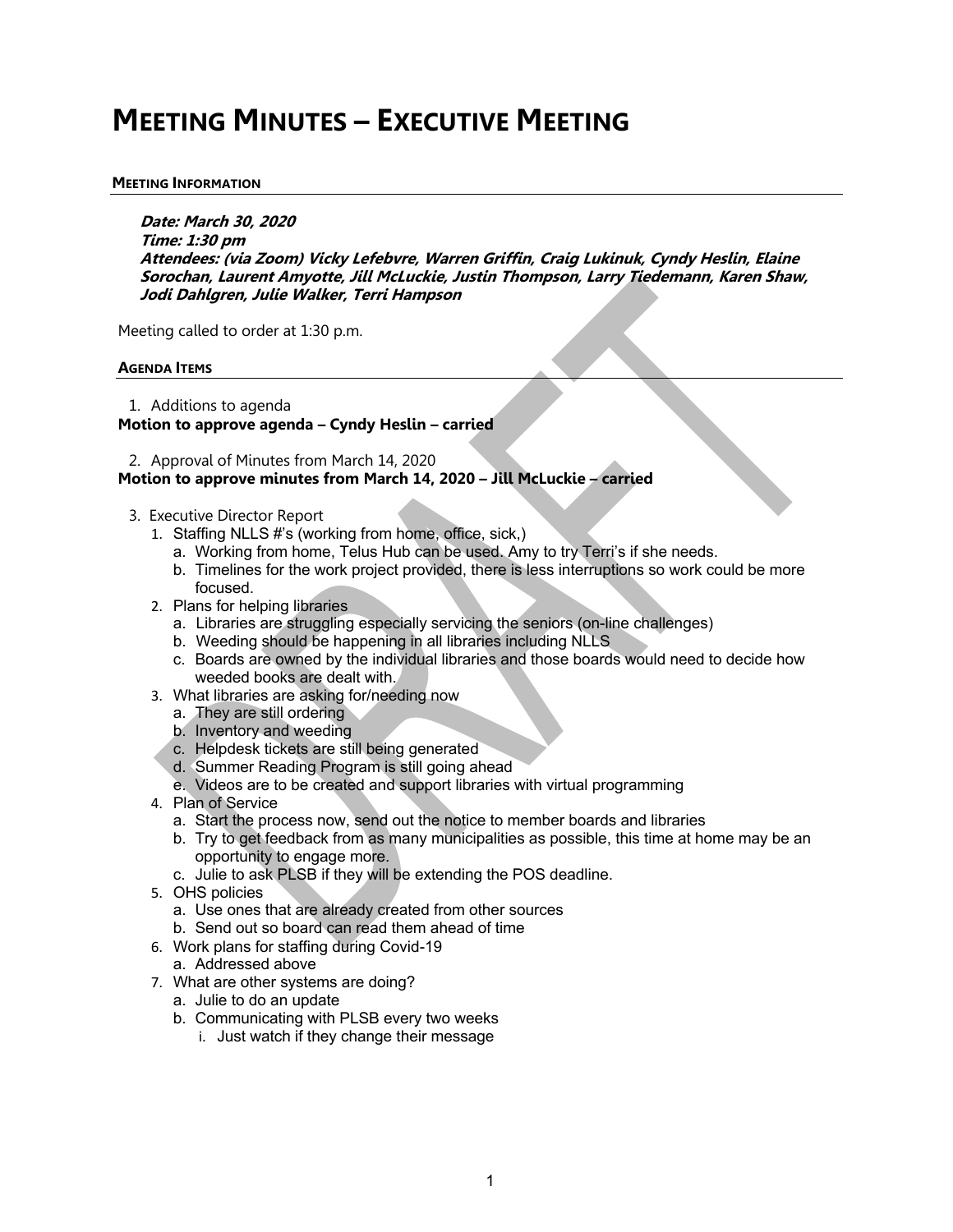- 8. Update on Library Managers submission
	- a. Jodi and Julie are still working on it, some items have already been dealt with
	- b. Look at moving the LMC meeting a couple of weeks ahead of the Executive meeting
		- i. Vicky suggests, a month between for better reaction time for all parties involved ii. Lay out some procedures to address pilot projects

#### **Motion to accept Executive Director's report and continue to bring back what other systems are doing – Craig Lukinuk – carried**

- 4. Financial Report
	- 1. Balance Sheet
		- a. 1.2 million gives the best interest rate in bank account
		- b. Once we get our operating grants, Terri will supply potential investment options
	- 2. Income Statement

# **Motion to accept the Financial report – Laurent Amyotte – carried**

5. LMC Report

# **Motion to accept the LMC report – Jill McLuckie – carried**

- 6. Board Chair Report (attached)
	- 1. Training-Michelle Devlin
		- a. 2 of the 3 items can be done, the third must be done face to face
		- b. Webinars max of 1 hour so people remain focused
		- c. April 7 is the next webinar

# **Motion to accept Board Chair report – Warren Griffin – carried**

- 7. Round table (computer) discussion- lay of the land at municipalities
	- 1. Craig Smoky Lake County
		- a. Municipal leaders Town hall with the Premier minister.municipalaffairs@gov.ab.ca for any questions that you want to submitted
		- b. Looking at closing parks and campgrounds, office has been closed, council meetings still open to the public, however it has proper physical distancing.
	- 2. Vicky Cold Lake
		- a. Looking at staffing and lay-offs will be imminent, looking at free cycle options and other interim plans in place.
	- 3. Elaine Two Hills
		- a. Staff is on rotation, no lay-offs yet, banks have closed their doors, except for deposit slot and atm; post office and groceries are still running.
	- 4. Jill Mannville
		- a. The office has been closed, but Admin. working there, also off-site. Co-op and UFA are still running. Post office is open with modified hours.
	- 5. Justin Vermilion
		- a. Public office has been closed, along with library. Essential services only so far. College released the students. Only necessary meetings as needed.
	- 6. Laurent County of St. Paul
		- a. Offices are closed, public must buzz or make appointment. Library in Ashmont and Mallaig are still staffed.
		- b. May elections are we postponing or extend the term
		- c. PW staff are delivering groceries to those in need

**Motion to send e-mails to the General Board members recommending a five (5) month delay and move the upcoming May AGM elections to November 2020, for this year's rotation (Zone 2, 4 and affected sub-committees) – Warren Griffin – carried**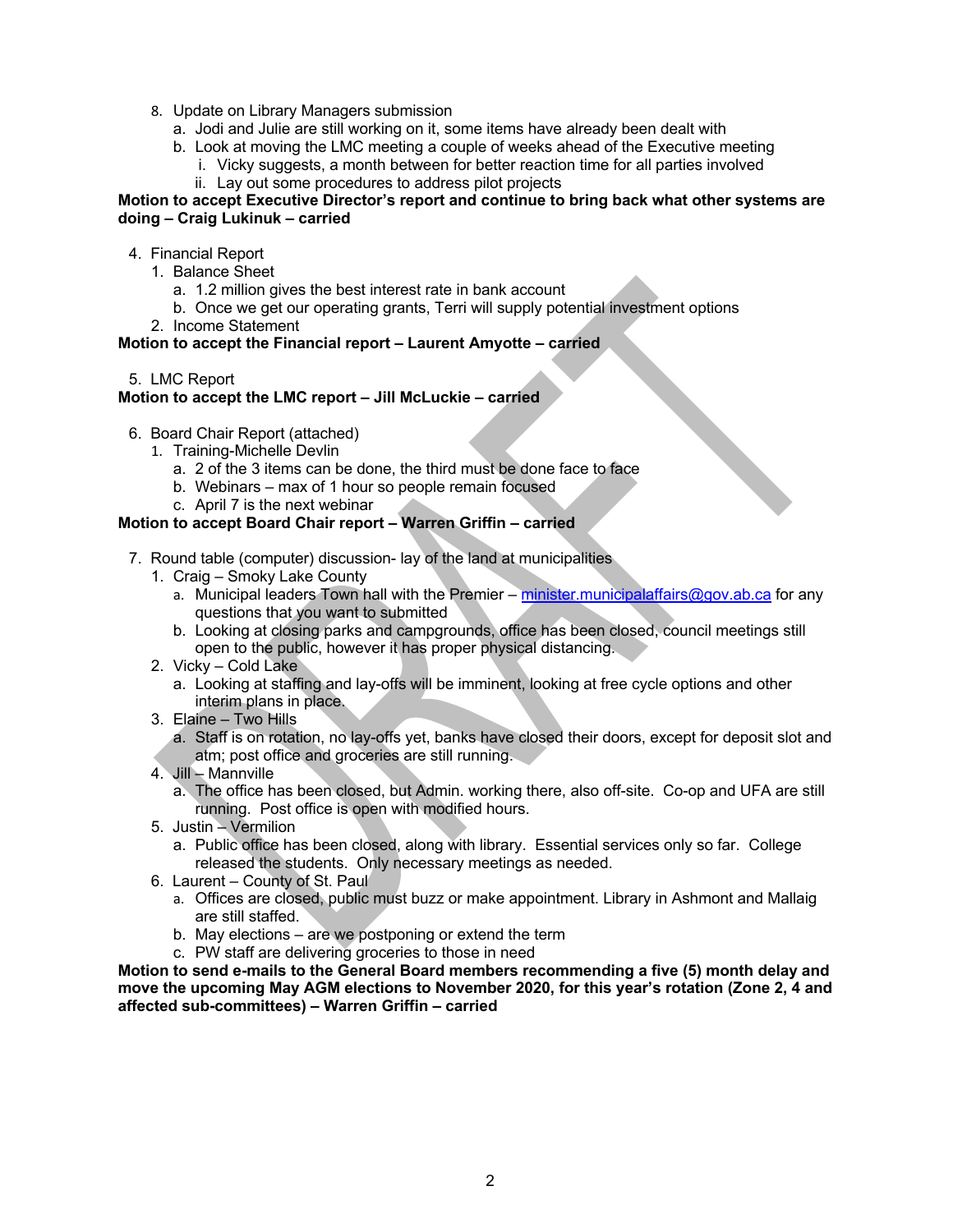- 7. Cyndy Ryley
	- a. Municipal office closed to public, most staff are working in office, some at home. Public events have been cancelled. Meetings via ZOOM, CAO is in Chambers and gallery has physical distancing protocols.
- 8. Warren Athabasca County
	- a. Same as other municipalities. All public facilities are closed. Campgrounds are delayed to June for reassessment and possible opening.
- 8. Closed Session Staffing

**Motion to move to closed session at 3:03 pm – Jill McLuckie – carried Motion to come out of closed session at 3:23 pm – Cyndy Heslin - carried Motion for Vicky, Warren and Julie to draft an e-mail to the Minister of Municipal Affairs regarding library funding and staffing – Craig Lukinuk – carried**

# **ACTION ITEMS FROM PREVIOUS MEETING**

#### November 23, 2019

- 1. Julie to put something in the hiring practices and policy carried forward
- 2. For Plan of Service mission or vision needs to include all inclusive carried forward
- 3. For administration to include all inclusive statement in hiring, policies and job description carried forward
- 4. Vicky recommends that the Executive complete the 4 Types of Unconscious Bias in the Workplace http://au.hudson.com/latest-thinking/infographics/4-types-of-unconscious-bias-in-the-workplace - carried forward
- 5. Administration to call for RFP's for rewiring Bib. Services Tracy to call a couple more companies, carried forward

# February 14, 2020

- 1. Julie to discuss at TRAC Director's Meeting later this month (March 5). She will suggest all of us can write as a group expressing our concerns with this contract PLSB has signed and the significant impact it is having on our systems budgets with staffing and service. She will report back to us at next Executive meeting and if need be Chair will write letter with c/c to MLA's – done
- 2. Terri need new budget items showing increase in staff and changes for van purchase, costs gas etc. – forward to next budget committee meeting
- 3. Board update on OHS policies waiting on cost, carried forward
- 4. Julie/Kelly RFP's for phone system maintenance only presented

#### February 29, 2020

- 1. Julie to send a letter to the Library managers regarding book allotment carried over
- 2. Julie to meet with Jodi and discuss the LMC 9-page report and report back to Vicky carried over
- 3. Vicky to review the LMC Report and follow up with a report carried over
- 4. Jodi/Julie to confirm process and what is classified as a "rush" delivery for items requested by library patrons? In-province versus out-of-province information – carried over
- 5. Policy Committee review timesheet recommendation carried over
- 6. Terri to provide the expense amount of an individual Executive Meeting to assess when/how often to use ZOOM meeting – carried over
- 7. Plan of Service Committee to look at the Advocacy template and to be added to the Plan of Service – carried over
- 8. Julie/Kelly to have a telephone business plan ready to present to the May General Board meeting – carried over
- 9. Heather to post on the website, a note encouraging patience while dealing with phone issues, NLLS is looking into further RFP's – done